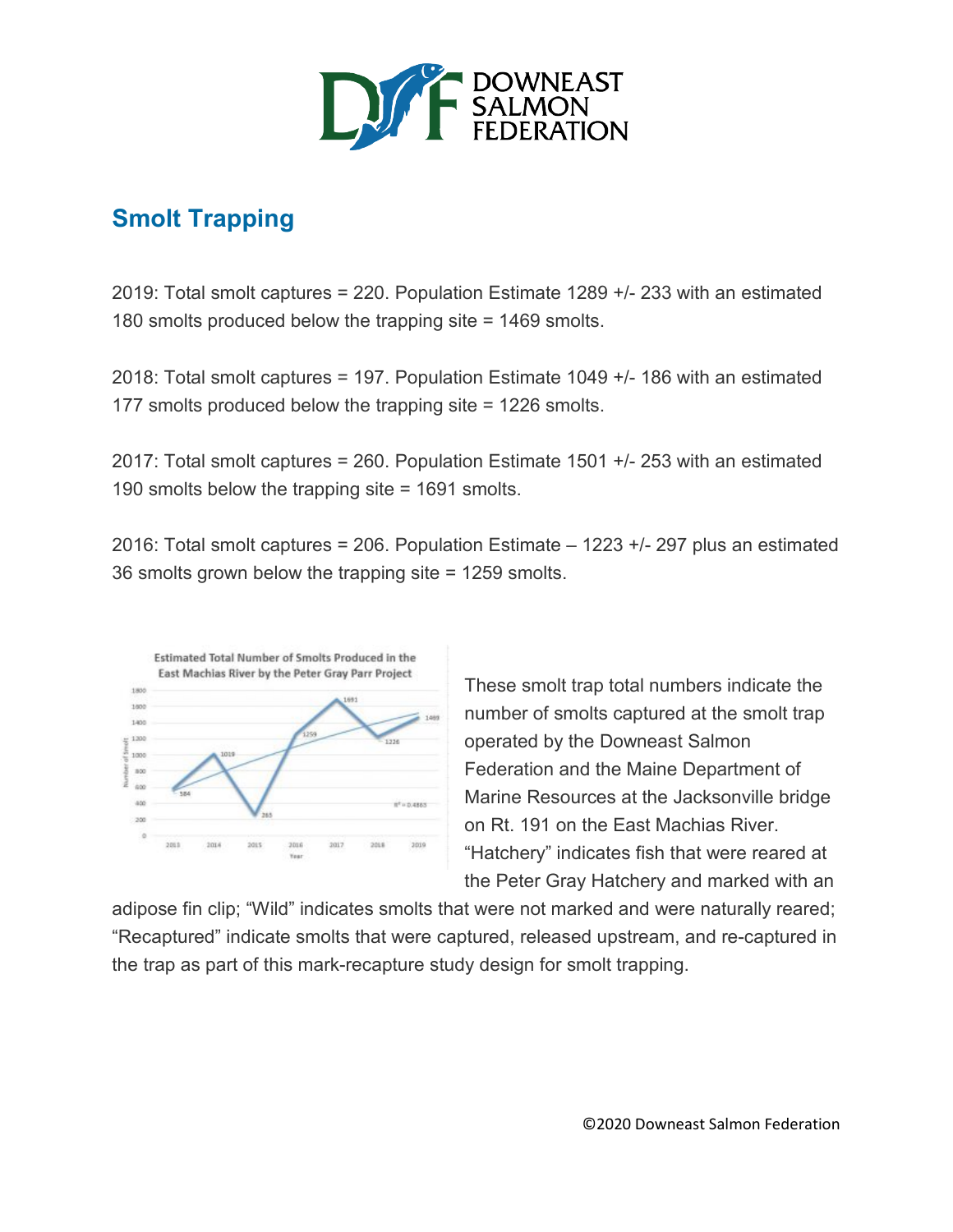



Working up the fish

As part of the Peter Gray Parr Project, it is important that we follow up on our activities with some degree of assessment. This allows us to "check in" on our fish and see how they are doing.

As fish culturists and guardians of many thousands of tiny fish, DSF staff put a lot of time and effort into caring for the Atlantic salmon in our Peter Gray Hatchery. Like any guardian, we want what is best for our young ones and we want them to be successful. However, once we stock them into the stream to survive on their own, we cannot call them up to check in on them and see how they are doing or meet for coffee on a Sunday afternoon.

Still, for this project it is very important that we do check in on our little salmon from time to time, just to make sure they are doing okay, eating their macroinvertebrates and not getting into trouble. The Downeast Salmon Federation is doing something new here in Maine when it comes to Atlantic salmon restoration. We are stocking a lot of fall [parr](https://mainesalmonrivers.org/education-outreach/glossary/#parr) and we have to make sure that this is not having a negative impact on other species, or on the very population of, salmon we are trying to restore.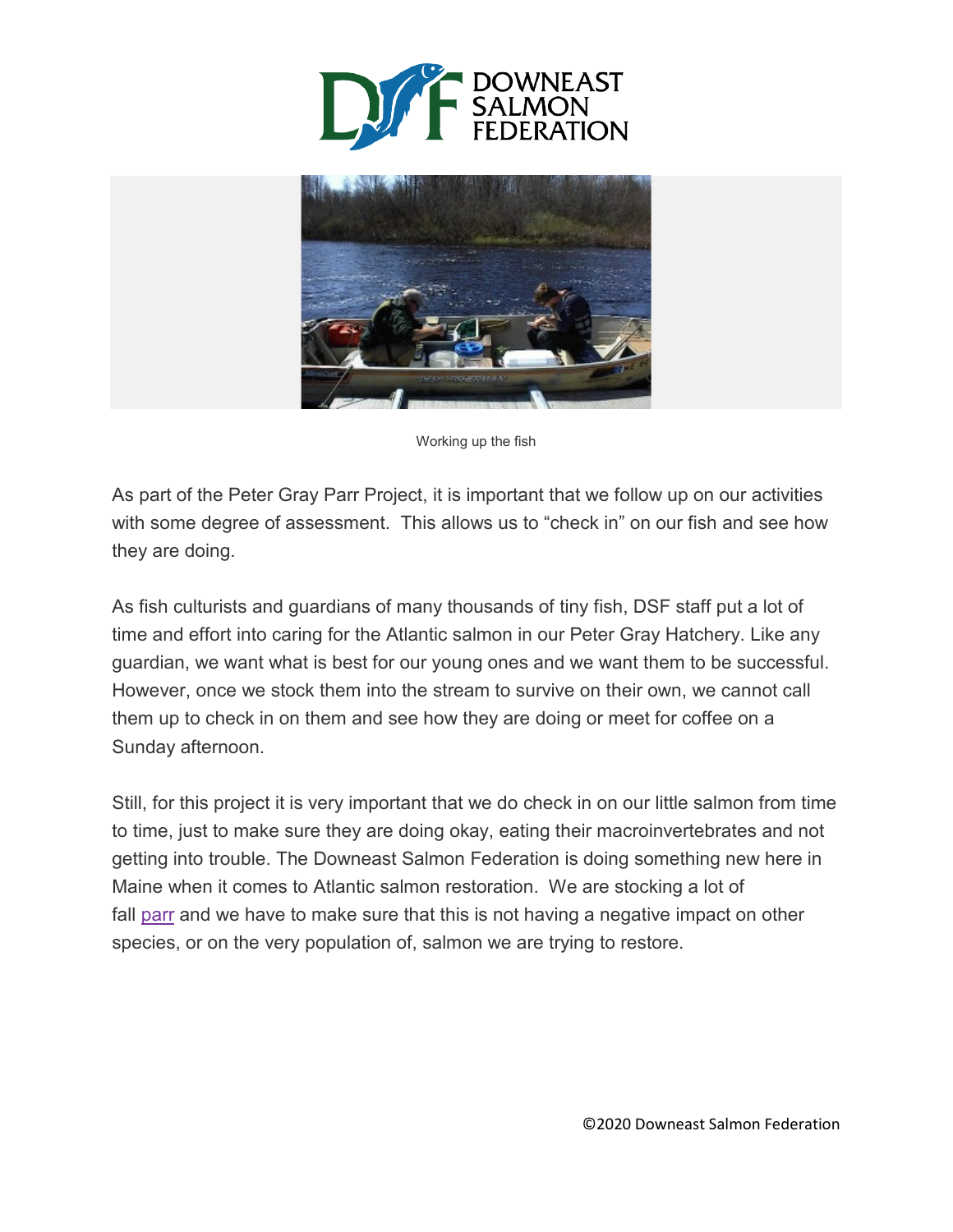

One way we can check in on our fish is by trapping them as they leave the river as smolt. In the salmon lifecycle, juveniles generally spend two years in freshwater before migrating out to the ocean as smolt. This emigration gives us an opportunity to sample a portion of the entire population of salmon within the watershed at a single



location with relatively little effort. To trap these emigrating smolts, DSF, along with Department of Marine Resources (DMR) staff and with equipment from NOAA Fisheries, uses what is called a rotary screw trap.

This trap is made up of three basic parts – a cone, pontoons and a live car. The cone

sits on its side in the river with the wide end facing up-stream. Pontoons on either side keep half of the cone above water. At the back of the trap, the narrow end of the cone fits into a live car which holds the fish until someone tends the trap. When the rotary screw trap is operating, the water moving through the cone causes the cone to spin. As fish move downstream, some will end up in the cone where they are funneled into the live car at the back of the trap. These traps are tended at least once per day. All nonsalmon fish are counted and released there at the trap. The salmon population is estimated using a mark-recapture study.

All salmon are measured, weighed, checked for tags or markings. The fish are then marked with a small tail fin clip and released upstream. The number of these marked fish that we re-capture will tell us how efficiently the rotary screw traps are fishing. Using this efficiency number, we can determine what percentage of the population we actually captured in our traps.